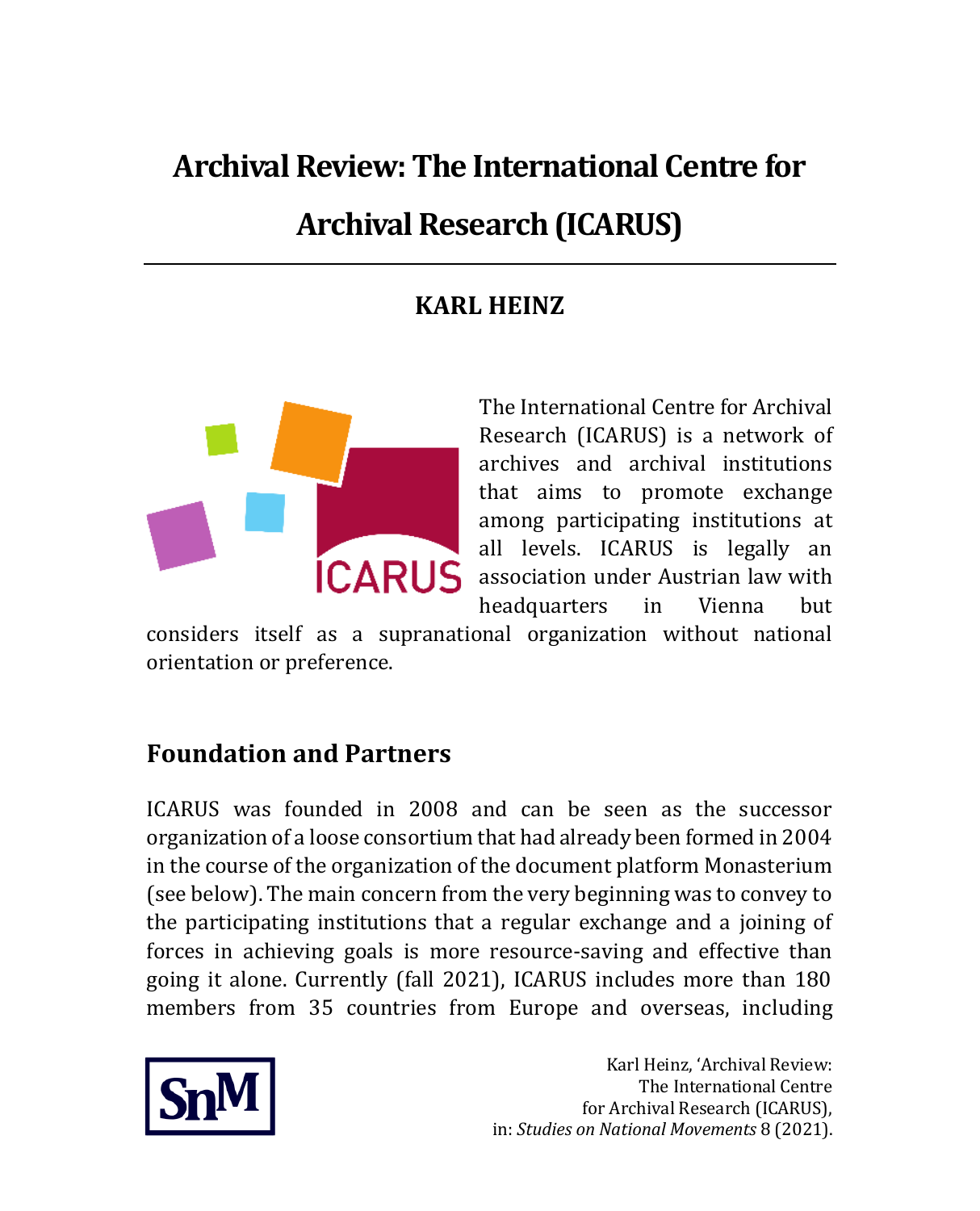archives of various types and sizes (state and national archives, provincial archives, municipal archives, diocesan and abbey archives), universities, research institutions and partner networks.

In the meantime, very active sister organizations have been developed in various regions of Europe (ICARUS Hrvatska, ICARUS Italia), which are increasingly taking care of the association's concerns in their catchment areas.

# **Activities**

One focus of the association's activities has been and continues to be the initiation and support of digitization projects in the archival field and the provision of expertise in the various related projects of the partner institutions. In this context, a mobile scanning unit has been in use throughout Europe for several years to digitize document collections of smaller and larger archives. On the other hand, improving the exchange between archives and their users has been a major concern of ICARUS, too.

A core activity of the association in recent years has always been the participation in projects funded by the European Commission within different framework programs, in which ICARUS several times was the lead partner. Examples of larger EU projects under the administration of ICARUS, running up to four years and already completed, were CrArC - Crossborder Archives [\(www.crossborderarchives.eu\)](http://www.crossborderarchives.eu/), ENArC - European Network on Archival Cooperation [\(https://enarc.icar-us.eu\)](https://enarc.icar-us.eu/) and Co:Op - Community as Opportunity: the Creative Archives' and users' Network [\(www.coop-project.eu\)](http://www.coop-project.eu/).

Currently, ICARUS is participating in the European project 'European Digital Treasures: Management of centennial archives in the 21st century'

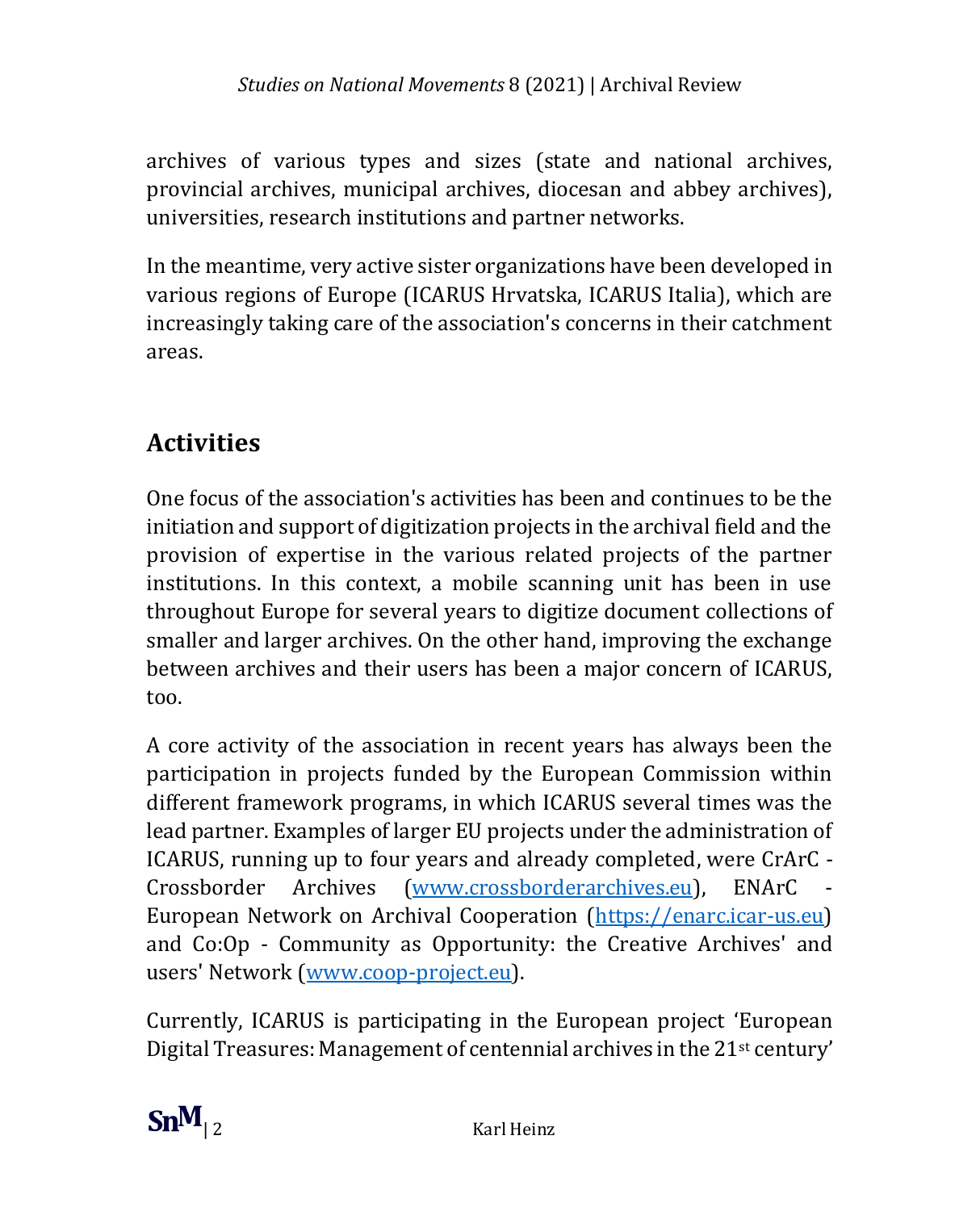[\(www.digitaltreasures.eu\)](http://www.digitaltreasures.eu/) within the Creative Europe programme. The project aims to improve the visibility of archives as the custodians of Europe's historical heritage in the perception of a wider public. The implementation of this plan will be achieved through a huge variety of activities, such as transmedia exhibitions across Europe with very current topics, the development of new business models for archives, the programming of smart games to introduce the younger generation to the archives, or the involvement of the older generation and their special skills in reading old documents through crowd sourcing initiatives for the transcription of serial primary sources.



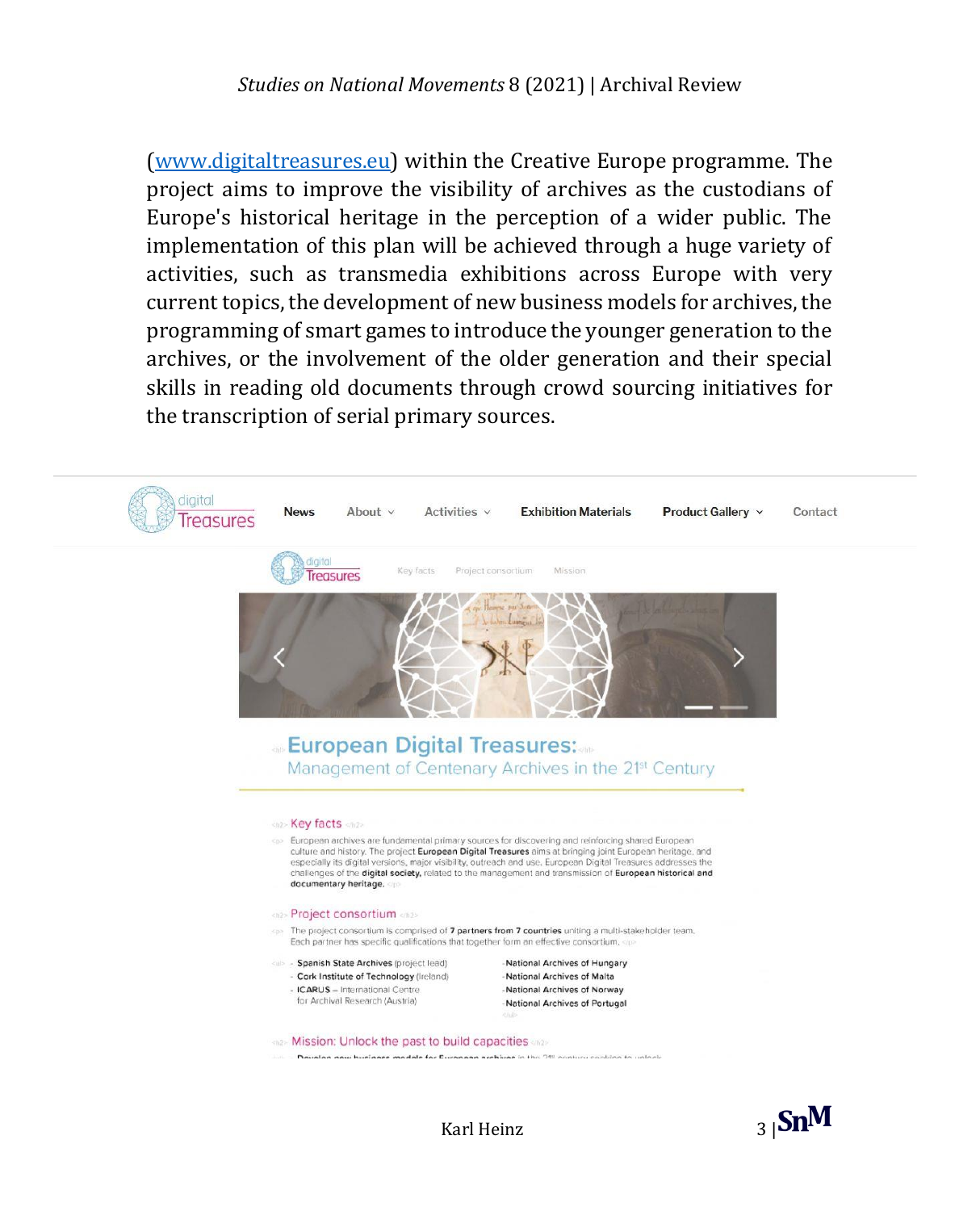A very forward-looking initiative is the participation in the Time Machine project [\(www.timemachine.eu\)](http://www.timemachine.eu/), which aims at a technological revolution in the digital processing of archival material. Innovations in scanning technology and the further development of machine handwriting recognition are intended to provide the prerequisites for the most comprehensive possible digital recording of initially serial resources throughout Europe, and the linking and networking of Local Time Machines created in this way all over the continent is to provide with the time answers to historical questions at the push of a button. The leading body to promote this idea and to drive the development forward is the Time Machine Organization (TMO), which has its headquarters in Vienna.

As mentioned above, one of the main concerns of ICARUS was and still is the unbureaucratic exchange of information and experience on a collegial level and the overcoming of institutional and national hurdles and restrictions. In practice, this is carried out at biannual network meetings, the ICARUS Conventions, which are always hosted by a different partner institution in always other parts of Europe and take place in the spring and fall of each year.

### **The ICARUS Portals**

ICARUS itself meanwhile operates three major digital platforms.

#### *Monasterium*

Monasterium [\(www.monasterium.net\)](http://www.monasterium.net/) is the oldest platform of ICARUS and one of the world's largest digital resources for medieval and early modern charters, which are presented in words and images, enriched by metadata of different indexing depth. The portal started in 2004 with the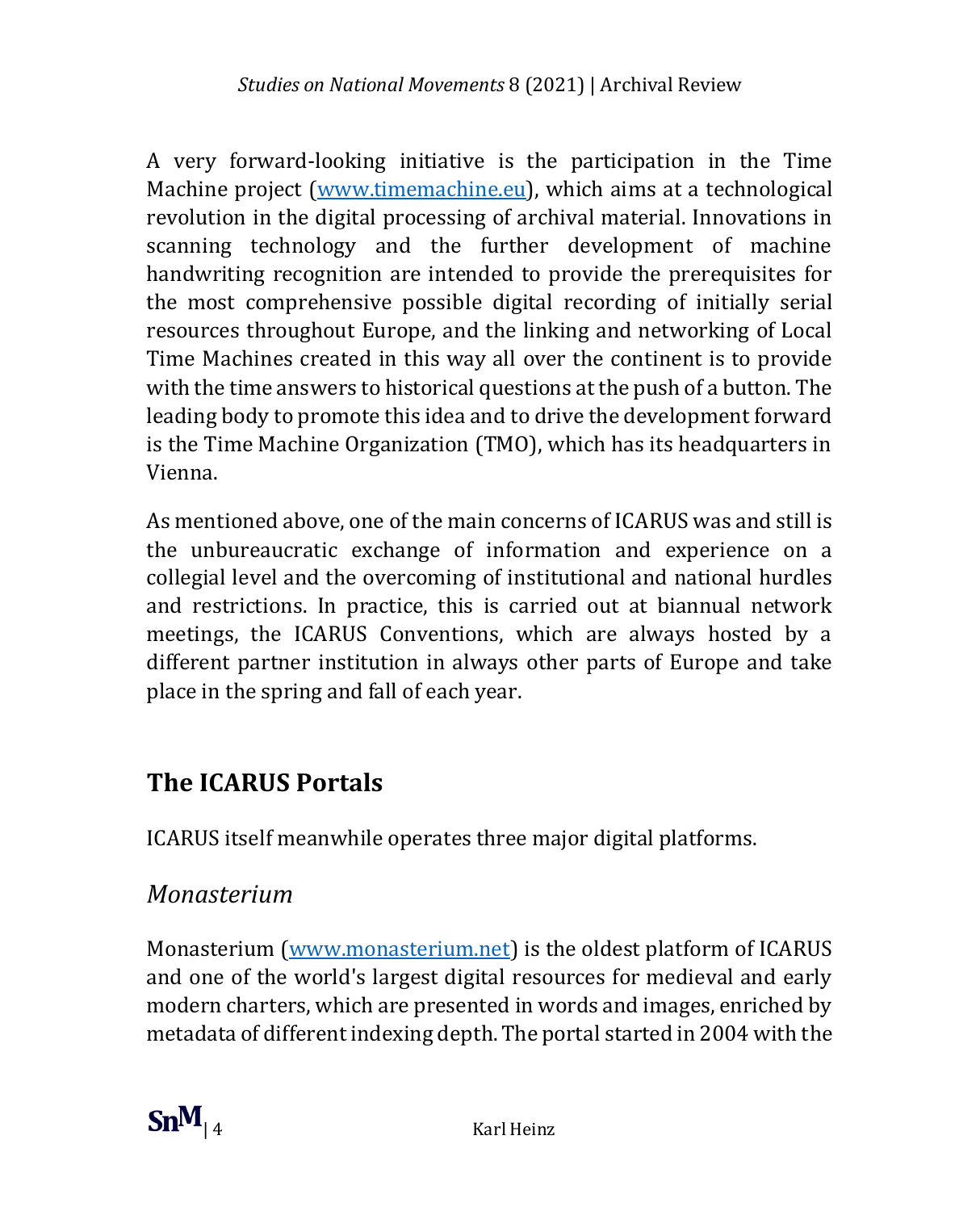first 20.000 charters from the abbey archives of the province of Lower Austria. In the meantime, around 660.000 medieval and early modern charters from 192 archives from 15 countries are shown in the portal with all together more than 900.000 images. The data are structured according to the standard of the Charters Encoding Initiative (CEI [www.cei.lmu.de\)](http://www.cei.lmu.de/), which, based upon the TEI standard, was created especially for the description of the source genre 'charter'.



In addition to the classic archive holdings, Monasterium also has socalled 'collections'. In this context, this term refers to collections of documents that do not form a classic archive fond but are thematic compilations. These can be virtually merged, former archive holdings, which in reality have been widely dispersed but also digitized editions (charter books) belong to the area of collections.

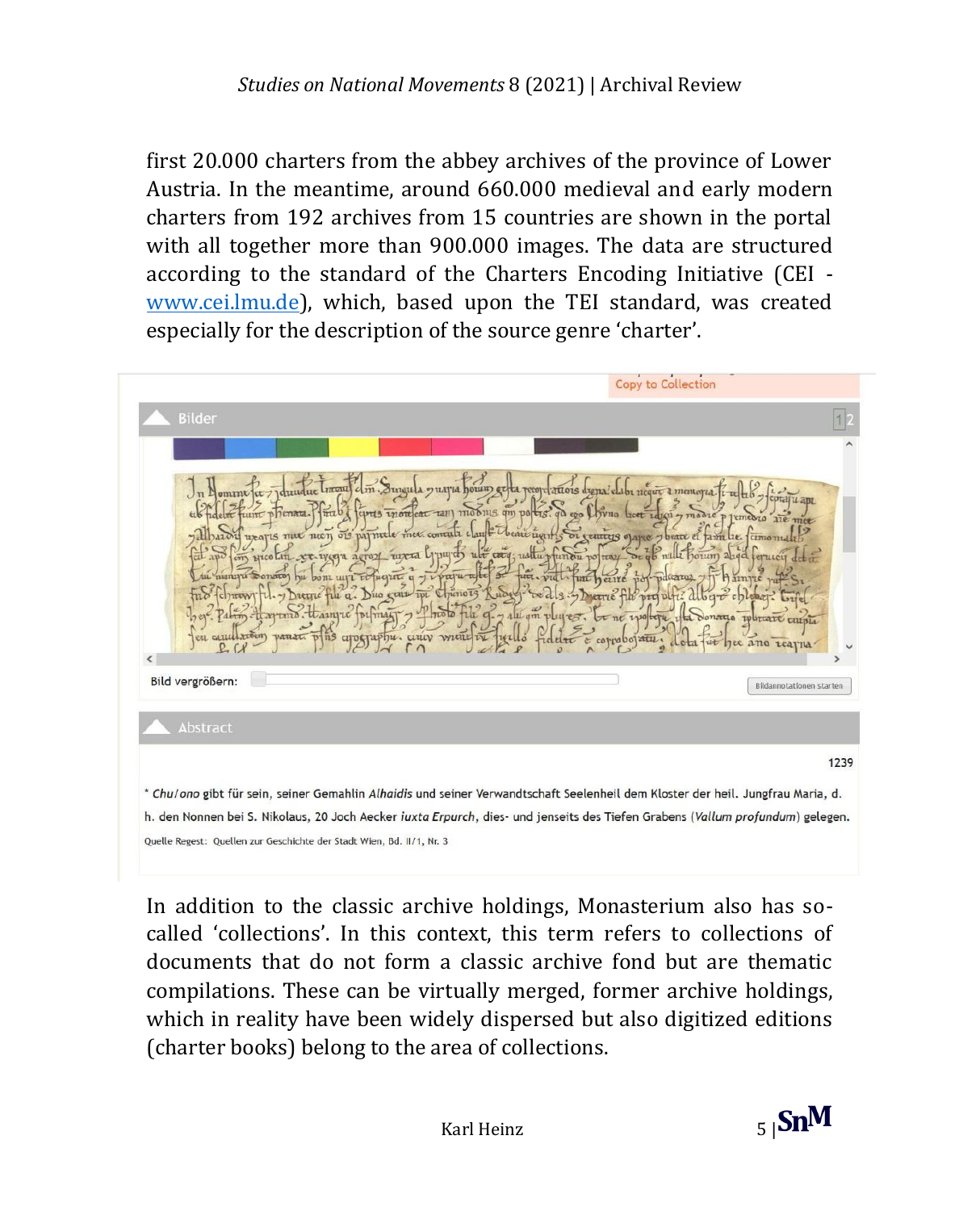The system has a collaborative editing environment through which improvements and enhancements can be entered individually online and new holdings can also be uploaded. As a special feature registered users are enabled to create personal collections according to their research topics. Another speciality is that the system is available in 14 different languages, mirroring the countries, contributing to the virtual archive with their holdings.

Currently, a new conception of the portal is under discussion, which should bring this resource up to the latest technical standard.

# *Matricula*



The Matricula-online portal [\(www.matricula-online.eu\)](http://www.matricula-online.eu/) provides several million digital images of church records (baptism, marriage, and death registers) of different religious communities (Catholic, Protestant, Jewish) from eight countries (Germany, Austria, Slovenia, Luxembourg, Poland, Serbia, Italy and Bosnia-Herzegovina). By eliminating the need for lengthy and costly travel to view these sources, Matricula has proven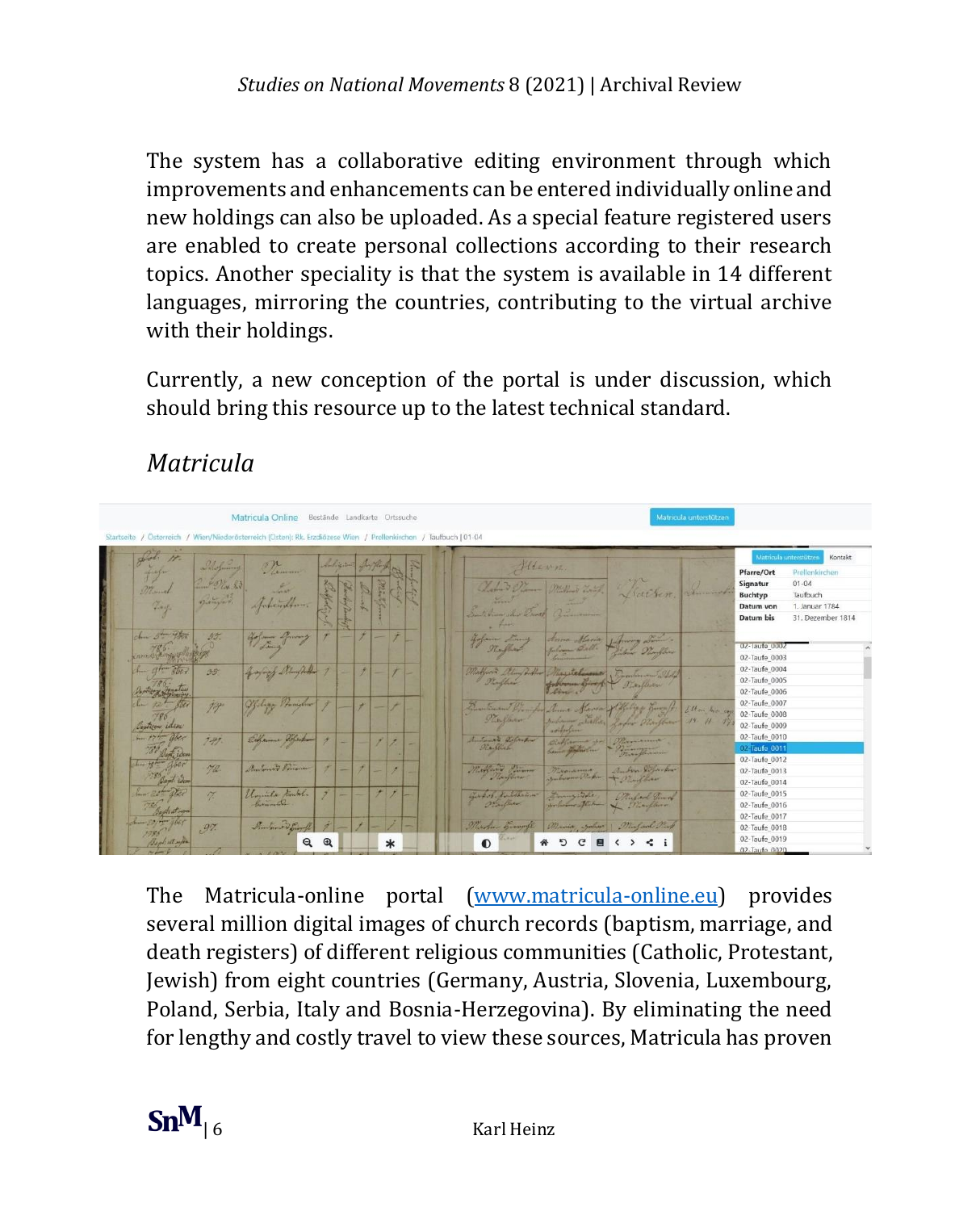to be indispensable for the vast community of family and genealogical researchers all over the world in recent years and has recorded by far the largest number of hits in a comparison of the three portals of ICARUS.

#### *Topotheque*

The third portal – the Topotheque [\(www.topothek.at/en\)](http://www.topothek.at/en) – houses materials that are of great importance for local and regional lore, such as old photographs, postcards, films or other documents that illustrate the diversity of life in the community. These are mainly privately owned objects that are particularly at risk of being lost. But the aim is not only to secure and publish the material, but also to make its content accessible through dating, geo-referencing and keywording, thus making the source material, which has now grown to over one million items, searchable. In total, there are about 400 'Topotheques' in 15 European countries.

The feed of data is decentralized via local topothecarians based in the individual municipalities, who work on a voluntary basis and receive the analogue materials from the owners, digitize them, upload them to the system and ensure that they are indexed accordingly. The great



Karl Heinz  $\overline{7}$  |  $\text{Sn}^{\text{M}}$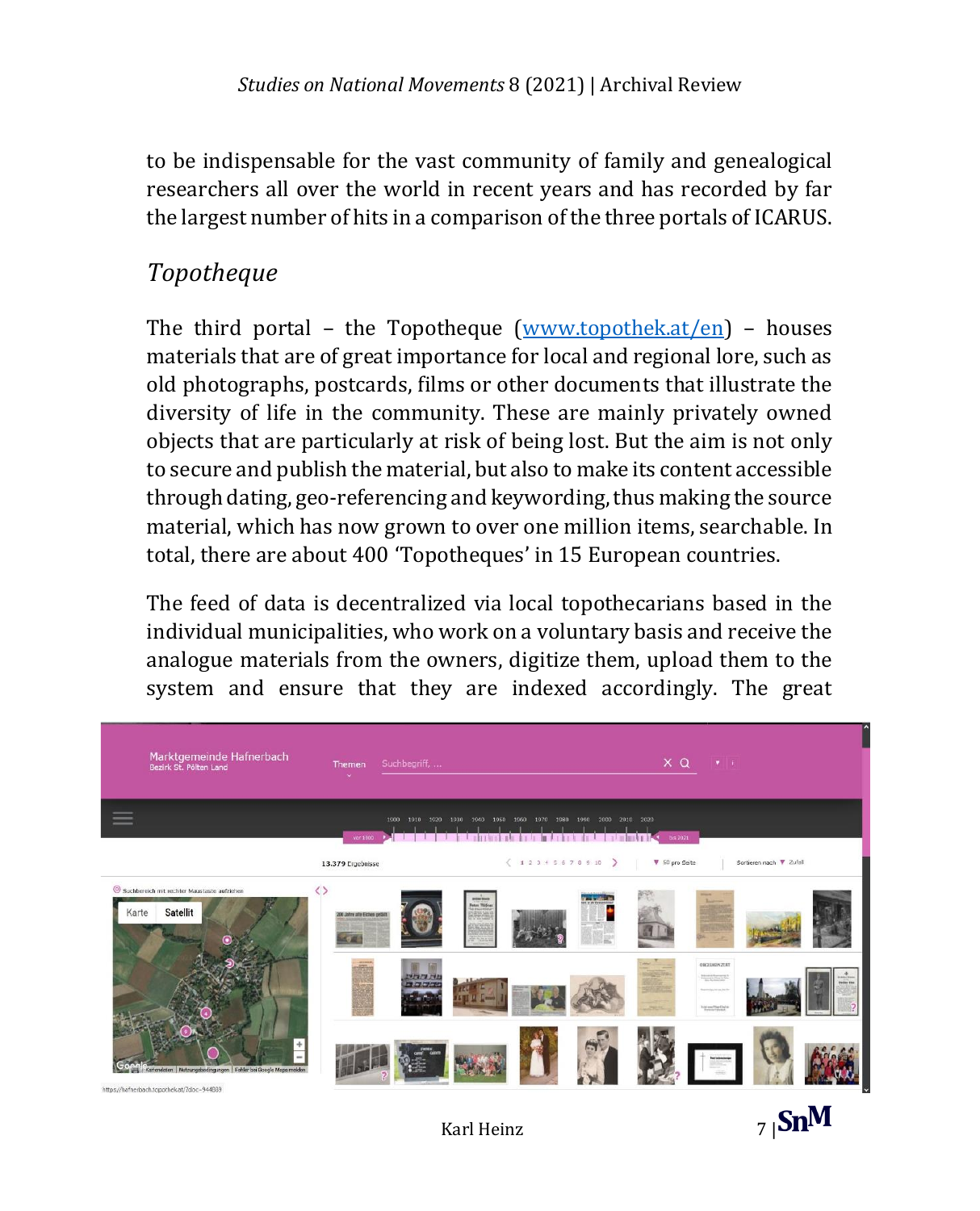advantage of this is that questions about content can be communicated to the entire population via the site and thus previously white spots in the tradition can be erased.

A common feature of all three portals is the low-threshold and completely free access to the material (charters, church records, local history material), what can be seen as a direct contribution to bringing people closer to their own history.

# **ICARUS4all**

According to the statutes, membership in the ICARUS network is only possible for institutions and corporations. Nevertheless, it is primarily individuals who benefit from the work of the network and the digital offer of the described resources. In order to be able to give users a better insight into the world of archives 'behind the scenes' and also to perceive suggestions from the user community, the friends´ association ICARUS4all was founded in 2016. Within the framework of this association, current developments in the archive world are regularly communicated to interested parties, excursions to domestic and foreign archives are organized, and archivists can be directly interviewed at 'meet & greet' events. In addition, ICARUS4all gives members the opportunity to directly support ICARUS and ensure the maintenance and further development of the portals.

# **Outlook – Agenda 2023**

In order to ensure that the network continues to be optimally geared to the needs of its members in the future, an internal reorganization process (AGENDA 2023) has been underway for some time, which is